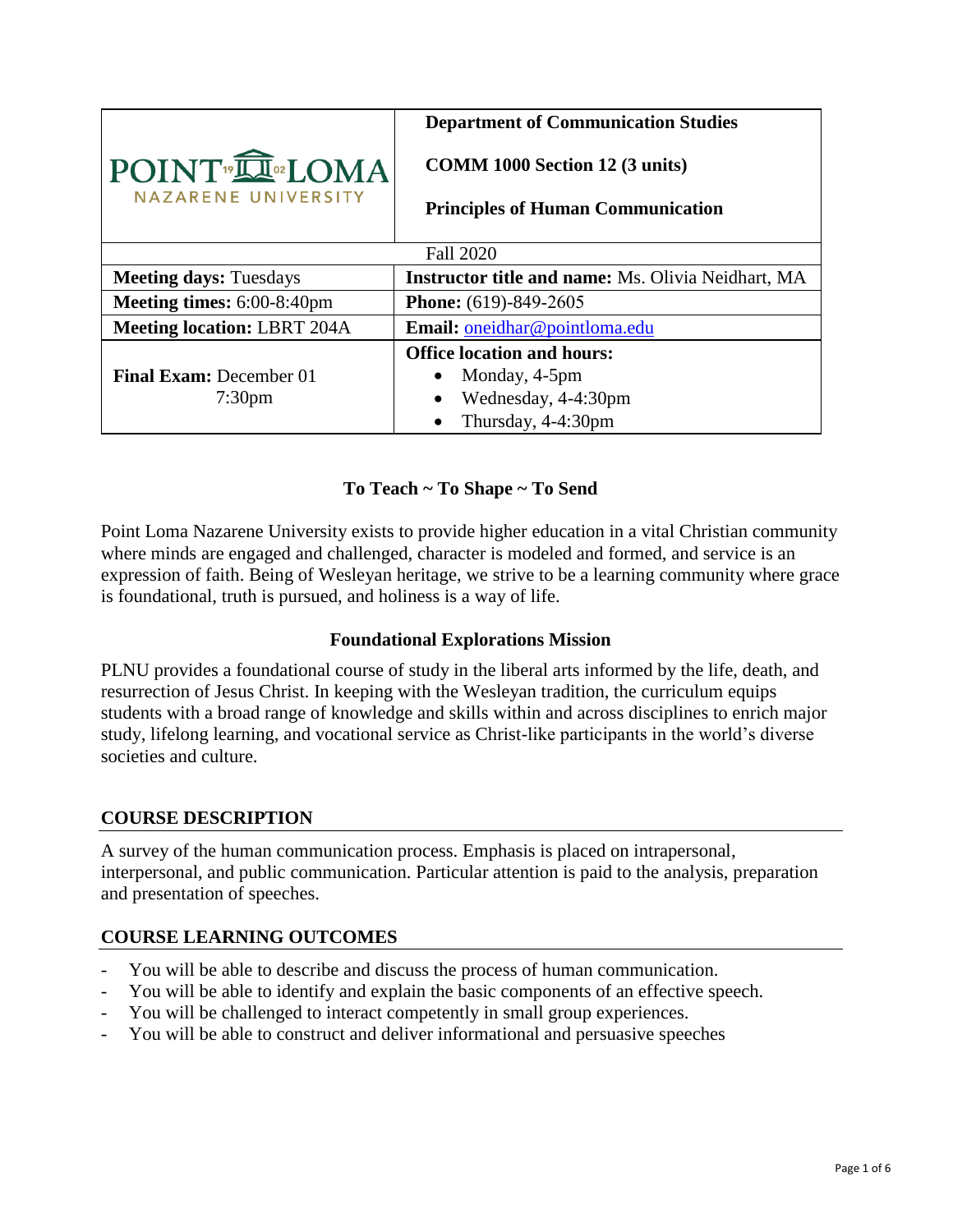#### **FOUNDATIONAL EXPLORATIONS LEARNING OUTCOMES**

*1b Oral:* Students will be able to effectively express ideas and information to others through oral communication

#### **REQUIRED MATERIALS & RESOURCES**

- Berko, R.M., Wolvin, A. D. & Wolvin, D. R. *Communicating: A social and career focus.*  $(12<sup>th</sup> Ed.)$ . New York: Houghton Mifflin Company.
- https://canvas.pointloma.edu/login Critical information will be communicated via Canvas.

### **COURSE CREDIT HOUR INFORMATION**

In the interest of providing sufficient time to accomplish the stated Course Learning Outcomes, this class meets the PLNU credit hour policy for a 3 unit class delivered over 16 weeks. It is anticipated that students will spend a minimum of 37.5 participation hours per credit hour on their coursework. For this course, students will spend an estimated 112.5 total hours meeting the course learning outcomes. The time estimations are provided in the Canvas modules.

#### **ASSESSMENT AND GRADING**

Grades will be based on the following scale:

| Grade Scale (% to Letter) |       |          |      |  |
|---------------------------|-------|----------|------|--|
| 93-100                    | А     | 73-76    | C    |  |
| $90-92$                   | $A -$ | 70-72    | $C-$ |  |
| 87-89                     | $B+$  | 67-69    | D+   |  |
| 83-86                     | В     | 63-66    | D    |  |
| 80-82                     | В-    | 60-62    | D-   |  |
| 77-79                     | $^+$  | $0 - 59$ | F    |  |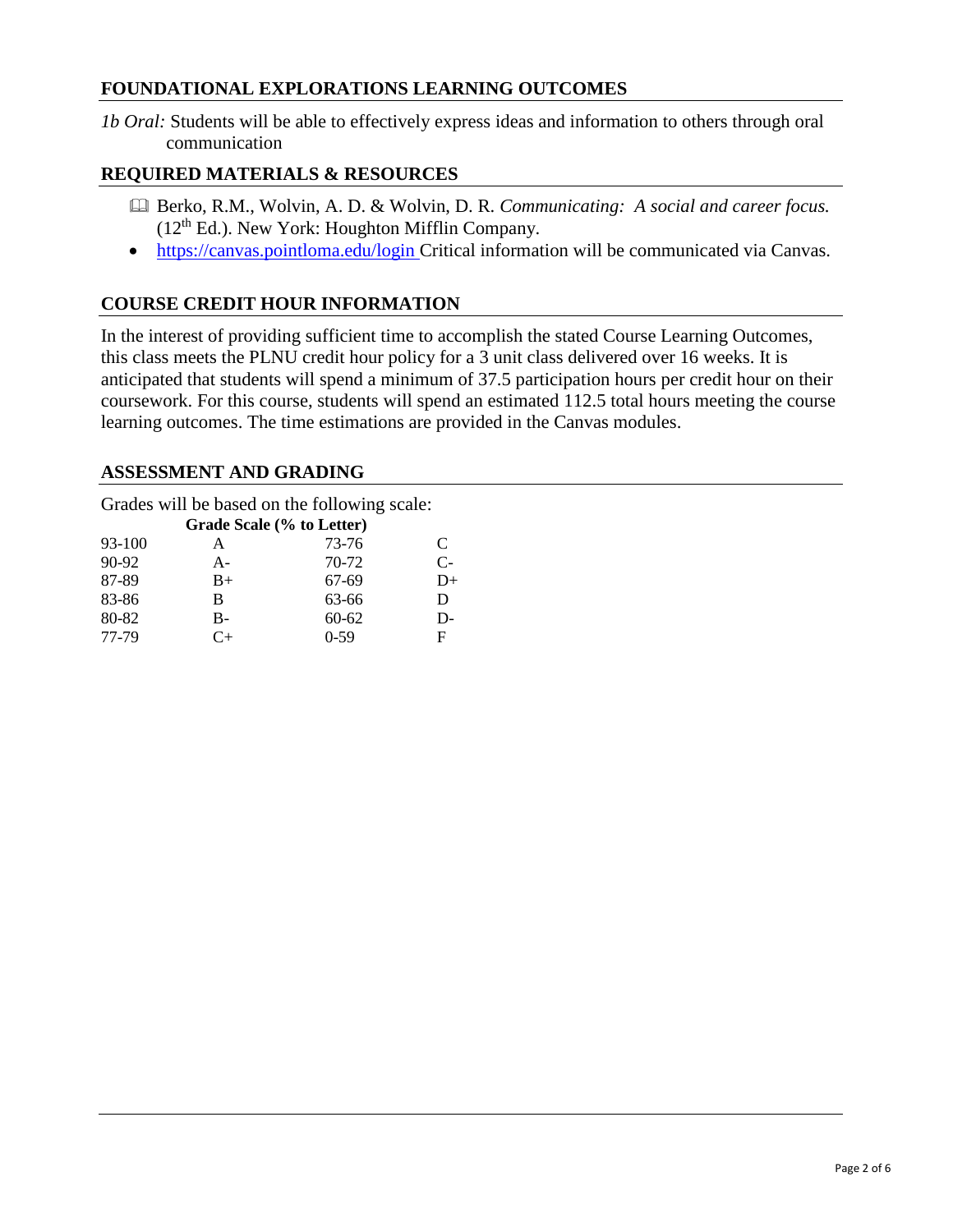| <b>Course Point Values:</b>        |                                                                                                                                                         |
|------------------------------------|---------------------------------------------------------------------------------------------------------------------------------------------------------|
| <b>Assignment</b>                  | <b>Point Value</b>                                                                                                                                      |
| <b>Introduction Post</b>           | 10                                                                                                                                                      |
| <b>Introduction Post Comments</b>  | 15 (3 @ 5 pts each)                                                                                                                                     |
| Speech of Introduction             | 25                                                                                                                                                      |
| Informative Speech Outline         | 25                                                                                                                                                      |
| <b>Informative Speech</b>          | 25                                                                                                                                                      |
| Persuasive Speech Outline          | 25                                                                                                                                                      |
| Persuasive Speech                  | 50                                                                                                                                                      |
| <b>Personal Speech Reflections</b> | 30<br><b>Introduction Reflection @ 10pts</b><br>$\bullet$<br><b>Informative Reflection @ 10pts</b><br>$\bullet$<br><b>Persuasive Reflection @ 10pts</b> |
| Peer Speech Evaluation             | 50<br>5 Informative Evaluations @ 5 pts<br>$\bullet$<br>5 Persuasive Evaluations @ 5 pts<br>$\bullet$                                                   |
| <b>Chapter Analysis</b>            | 15 (15 @ 5pts each)                                                                                                                                     |
| <b>Chapter Facilitation</b>        | 25                                                                                                                                                      |
| <b>Online Participation</b>        | 45                                                                                                                                                      |
| Midterm                            | 50                                                                                                                                                      |
| Final                              | 50                                                                                                                                                      |
| <b>Total</b>                       | 500                                                                                                                                                     |

# **STATE AUTHORIZATION**

State authorization is a formal determination by a state that Point Loma Nazarene University is approved to conduct activities regulated by that state. In certain states outside California, Point Loma Nazarene University is not authorized to enroll online (distance education) students. If a student moves to another state after admission to the program and/or enrollment in an online course, continuation within the program and/or course will depend on whether Point Loma Nazarene University is authorized to offer distance education courses in that state. It is the student's responsibility to notify the institution of any change in his or her physical location. Refer to the map on [State Authorization](https://www.pointloma.edu/offices/office-institutional-effectiveness-research/disclosures) to view which states allow online (distance education) outside of California.

# **INCOMPLETE AND LATE ASSIGNMENTS**

All assignments are to be submitted/turned in by the beginning of the class session when they are due—including assignments posted in Canvas. Incompletes will only be assigned in extremely unusual circumstances.

#### **PLNU COPYRIGHT POLICY**

Point Loma Nazarene University, as a non-profit educational institution, is entitled by law to use materials protected by the US Copyright Act for classroom education. Any use of those materials outside the class may violate the law.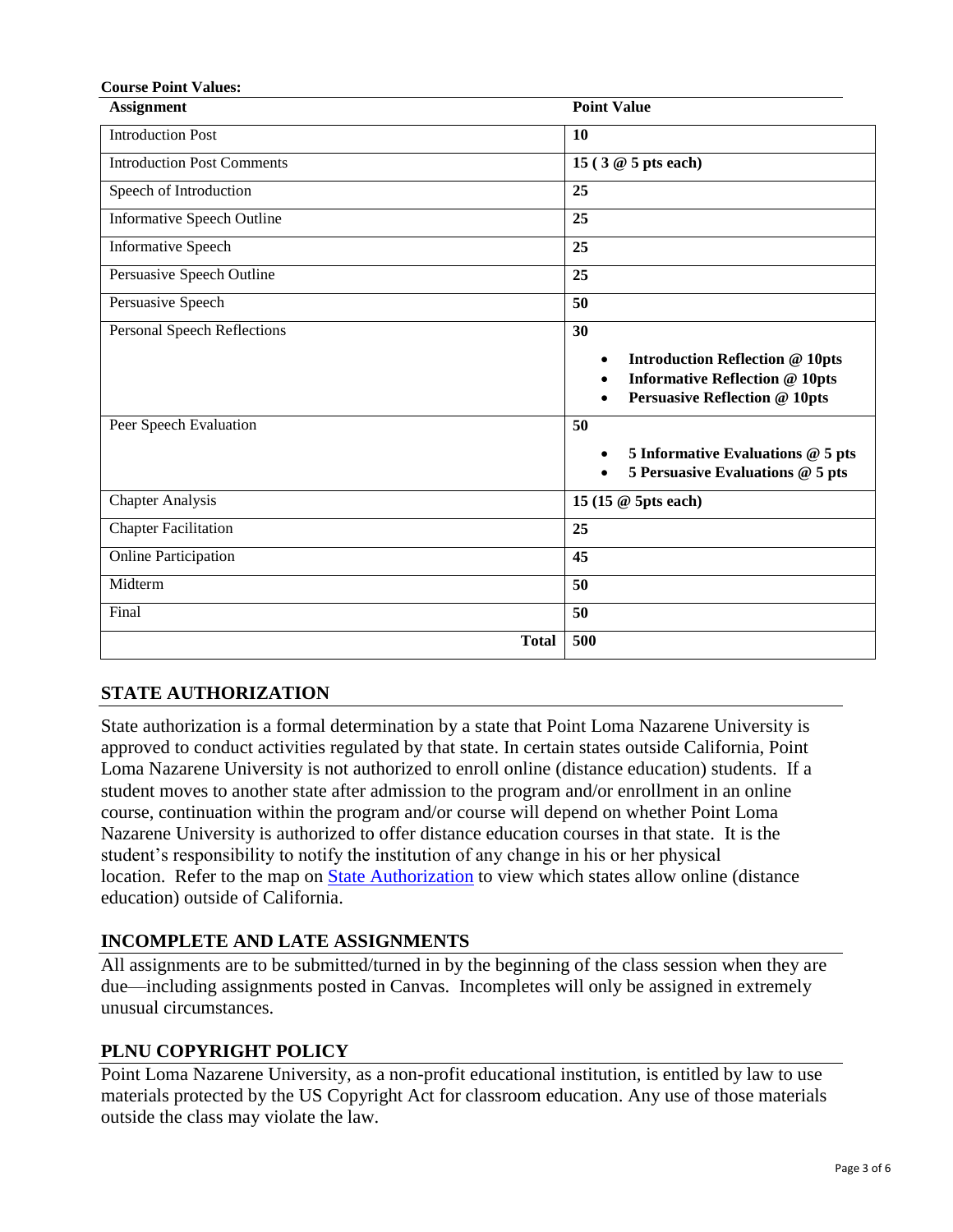# **PLNU ACADEMIC HONEST POLICY**

Students should demonstrate academic honesty by doing original work and by giving appropriate credit to the ideas of others. Academic dishonesty is the act of presenting information, ideas, and/or concepts as one's own when in reality they are the results of another person's creativity and effort. A faculty member who believes a situation involving academic dishonesty has been detected may assign a failing grade for that assignment or examination, or, depending on the seriousness of the offense, for the course. Faculty should follow and students may appeal using the procedure in the university Catalog. See [Academic Policies](https://catalog.pointloma.edu/content.php?catoid=41&navoid=2435#Academic_Honesty) for definitions of kinds of academic dishonesty and for further policy information.

# **PLNU ACADEMIC ACCOMMOATIONS POLICY**

While all students are expected to meet the minimum standards for completion of this course as established by the instructor, students with disabilities may require academic adjustments, modifications or auxiliary aids/services. At Point Loma Nazarene University (PLNU), these students are requested to register with the Disability Resource Center (DRC), located in the Bond Academic Center [\(DRC@pointloma.edu](mailto:DRC@pointloma.edu) or 619-849-2486). The DRC's policies and procedures for assisting such students in the development of an appropriate academic adjustment plan (AP) allows PLNU to comply with Section 504 of the Rehabilitation Act and the Americans with Disabilities Act. Section 504 prohibits discrimination against students with special needs and guarantees all qualified students equal access to and benefits of PLNU programs and activities. After the student files the required documentation, the DRC, in conjunction with the student, will develop an AP to meet that student's specific learning needs. The DRC will thereafter email the student's AP to all faculty who teach courses in which the student is enrolled each semester. The AP must be implemented in all such courses.

If students do not wish to avail themselves of some or all of the elements of their AP in a particular course, it is the responsibility of those students to notify their professor in that course. PLNU highly recommends that DRC students speak with their professors during the first two weeks of each semester about the applicability of their AP in that particular course and/or if they do not desire to take advantage of some or all of the elements of their AP in that course.

# **PLNU ATTENDANCE AND PARTICIPATION POLICY**

Regular and punctual attendance at all **synchronous** class sessions is considered essential to optimum academic achievement. If the student is absent for more than 10 percent of class sessions (virtual or face-to-face), the faculty member will issue a written warning of de-enrollment. If the absences exceed 20 percent, the student may be de-enrolled without notice until the university drop date or, after that date, receive the appropriate grade for their work and participation. In some courses, a portion of the credit hour content will be delivered **asynchronously** and attendance will be determined by submitting the assignments by the posted due dates. See [Academic Policies](https://catalog.pointloma.edu/content.php?catoid=46&navoid=2650#Class_Attendance) in the Undergraduate Academic Catalog. If absences exceed these limits but are due to university excused health issues, an exception will be granted.

#### **Asynchronous Attendance/Participation Definition**

A day of attendance in asynchronous content is determined as contributing a substantive note, assignment, discussion, or submission by the posted due date. Failure to meet these standards will result in an absence for that day. Instructors will determine how many asynchronous attendance days are required each week.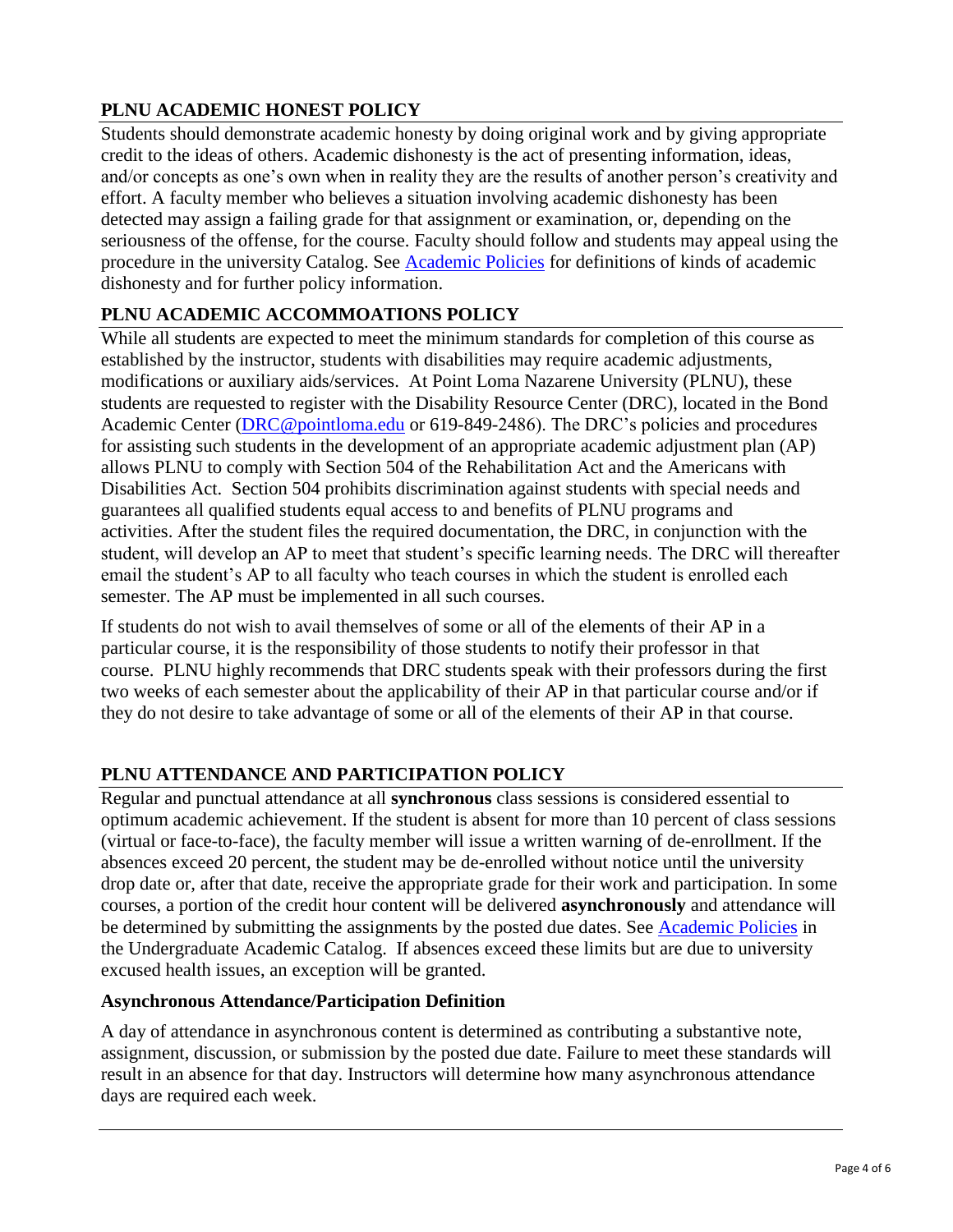#### **SPIRITUAL CARE**

Please be aware PLNU strives to be a place where you grow as whole persons. To this end, we provide resources for our students to encounter God and grow in their Christian faith.

If students have questions, a desire to meet with the chaplain or have prayer requests you can contact the **Office of Spiritual Development** 

#### **USE OF TECHNOLOGY**

In order to be successful in the online environment, you'll need to meet the minimum technology and system requirements; please refer to the *[Technology and System Requirements](https://help.pointloma.edu/TDClient/1808/Portal/KB/ArticleDet?ID=108349)* information. Additionally, students are required to have headphone speakers compatible with their computer available to use. If a student is in need of technological resources please contact [student-tech](mailto:student-tech-request@pointloma.edu)[request@pointloma.edu.](mailto:student-tech-request@pointloma.edu)

Problems with technology do not relieve you of the responsibility of participating, turning in your assignments, or completing your class work.

#### **FINAL EXAMINATION POLICY**

Successful completion of this class requires taking the final examination **on its scheduled day**. The final examination schedule is posted on the [Class Schedules](http://www.pointloma.edu/experience/academics/class-schedules) site and on Canvas. No requests for early examinations or alternative days will be approved.

| <b>Date</b>      | <b>Discussion/Activity</b>                                                                            | <b>HW</b> Due                                                             | <b>HW</b> Assigned                           |
|------------------|-------------------------------------------------------------------------------------------------------|---------------------------------------------------------------------------|----------------------------------------------|
| <b>August 18</b> | Syllabus and Course Procedures<br>Ch. 1- Human Communication Process                                  | -Ch. 1 & Ch. 5<br>Assignment<br><b>Introduction Post</b><br>$+3$ Comments | Ch. 2 (pg. 35-51)<br>Ch. 3 (pg. 53-77)       |
| <b>August 25</b> | Ch. 2- Verbal Language<br>Ch. 3- Nonverbal Communication<br><b>Introduction Speeches</b>              | Ch. 2 & 3 Book<br>Assignment<br>Introduction<br>Speeches                  | Ch. 9 (pg.243-265)<br>Ch. 10 (pg. 271-292)   |
| September 1      | Ch. 9- Concepts of Groups<br>Ch. 10- Participating in Groups<br>Overview of Informative Speech        | Ch. 9 & 10 Book<br>Assignment<br>Introduction<br>Speech Reflection        | Ch. 11 (pg. 293-318)<br>Ch. 12 (pg. 320-333) |
| September 8      | Ch. 11- Planning the Message<br>Ch. 12- Developing the Message<br><b>Overview of Source Citations</b> | Ch. 11 & 12<br><b>Book Assignment</b>                                     | Ch. 13 (pg. 343-357)<br>Ch. 14 (pg. 369-384) |
| September 15     | Ch. 13- Structuring the Message<br>Ch. 14- The Informative Speech                                     | Ch. 13 & 14<br><b>Book Assignment</b>                                     | Ch. 16 (pg. 413-430)                         |
| September 22     | Ch. 16- Presenting the Message                                                                        | Ch. 16 Book<br>Assignment                                                 | Prepare Speech                               |

### **ASSIGNMENTS AT-A-GLANCE**